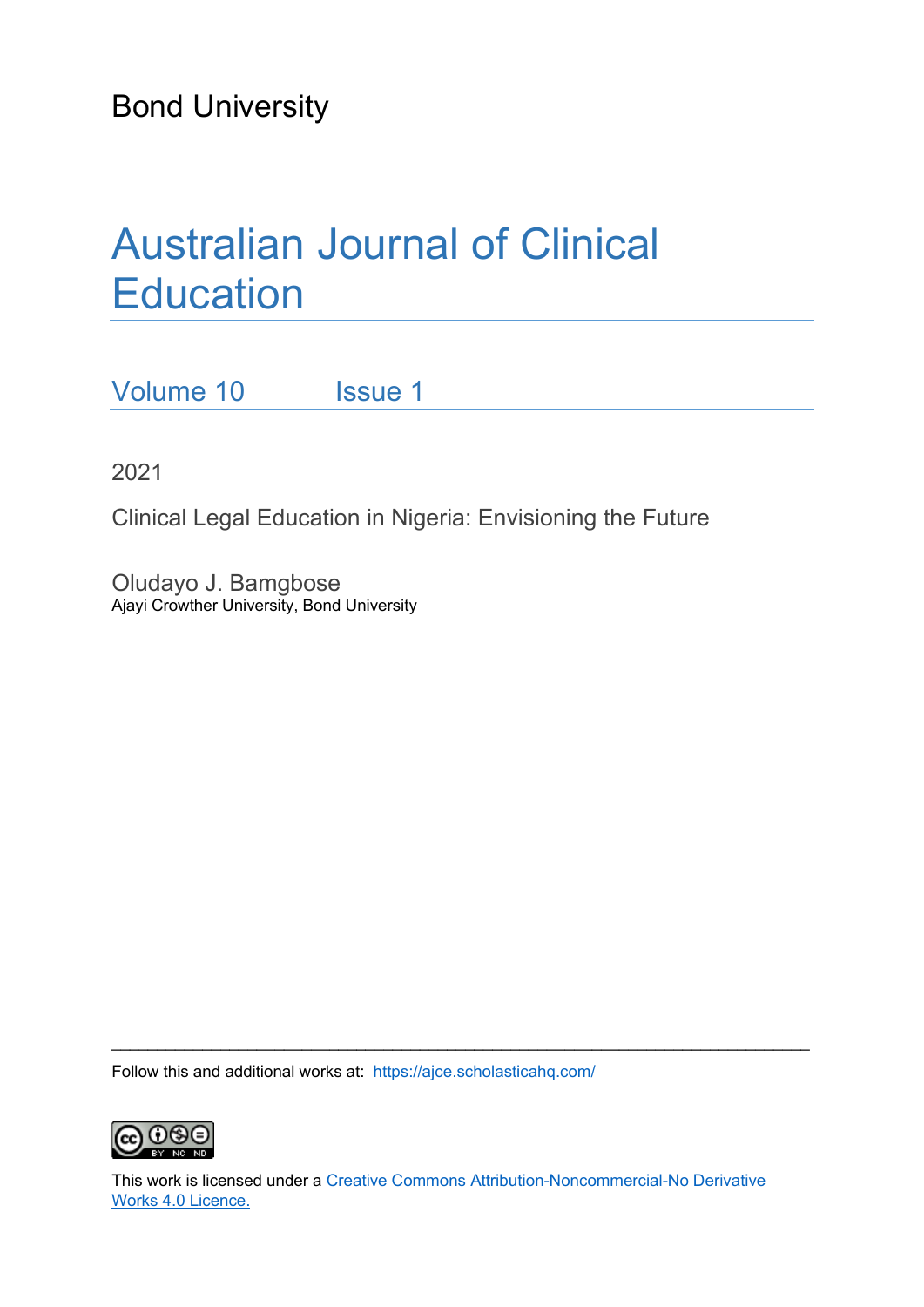**Clinical Legal Education in Nigeria: Envisioning the Future**

**Oludayo J. Bamgbose[1](#page-1-0)**

<span id="page-1-0"></span><sup>1</sup> BLIS, MLIS, LL.B & BL. Law Librarian, Ajayi Crowther University, Nigeria and HDR candidate, Bond University, Australia. Email: oj.bamgbose@acu.edu.ng. The author acknowledges the enormous support and encouragement received from Associate Professor Francina Cantatore, Bond University, during the preparation of the manuscript for this article, as well as the valued assistance of AJCE student editor Aaron Cherniwchan.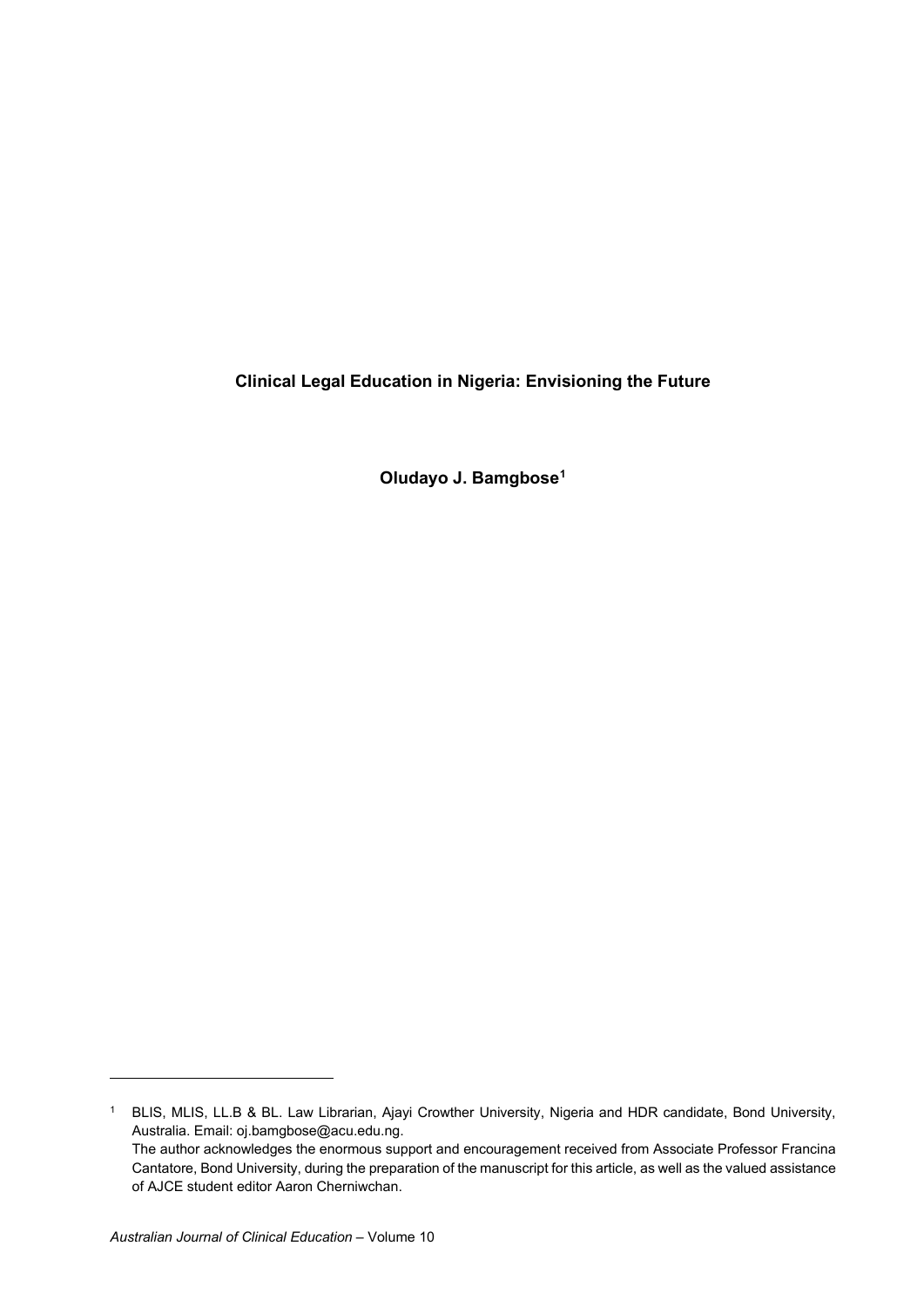#### **I INTRODUCTION**

Clinical Legal Education (CLE) as an educational initiative is designed to allow law schools to meet emerging practice-based needs which the traditional legal education framework fails to address.<sup>[2](#page-2-0)</sup> Although CLE only started in the early 1970s in Africa,  $3$  it has become widely implemented across law institutions in Africa, following European and American examples. [4](#page-2-2) CLE in Africa started in South Africa;<sup>[5](#page-2-3)</sup> where, prior to 1972 there were no formal CLE programs as South African law schools mainly focused on private law rather than public law.<sup>[6](#page-2-4)</sup>

Another factor affecting the uptake of CLE was that law school courses were generally offered on a part-time basis, which implied that law students could be engaged in personal activities that prevented them from involvement in other important law school-related programs.<sup>[7](#page-2-5)</sup> The discriminatory nature of the law<sup>[8](#page-2-6)</sup> during the South African apartheid regime also impeded access to justice in poor communities. [9](#page-2-7) In light of this developing need, the South African CLE program began informally at the University of Witwatersrand, Johannesburg, and formally at the University of Cape Town, in the early 1970s.<sup>[10](#page-2-8)</sup> A 1973 Ford Foundation-sponsored event gave the impetus needed to begin the establishment of law clinics across other institutions in South Africa.<sup>[11](#page-2-9)</sup>

Within the Nigerian context, CLE was officially launched in 2005 with four pilot clinics. $^{12}$  $^{12}$  $^{12}$  Today, many Nigerian law faculties and the Nigerian law school campuses now have law clinics in their respective institutions due to the advantages associated with their adoption in the contemporary era. $13$ 

<span id="page-2-0"></span><sup>2</sup> Margaret Barry, 'Clinical Legal Education in the Law University: Goals and Challenges' (2007) 11, *International Journal of Legal Education* 27, 27-50. Edgar S. Cahn 'Clinical Legal Education from a Systems Perspective' (1980) ( 29), *Cleveland State Law Review* 451, 451-497.

<span id="page-2-1"></span><sup>&</sup>lt;sup>3</sup> Clinical Legal Education began in Africa, with South Africa in the 1970s. University of Cape Town opened one of the earliest clinics in 1972. See: 'Clinical Legal Education A report on the concept of law clinics' (Webpage) <https://law.handels.gu.se/digitalAssets/1500/1500268\_law-clinic-rapport.pdf>.

<span id="page-2-2"></span><sup>&</sup>lt;sup>4</sup> It has been reported that the CLE in the United States could be traced back to 1893, even though CLE became formalised in the 1960s. See: 'Clinical Legal Education A report on the concept of law clinics'(Webpage) <https://law.handels.gu.se/digitalAssets/1500/1500268\_law-clinic-rapport.pdf>.

<span id="page-2-3"></span><sup>5</sup> David McQuoid-Mason, Ernest Ojukwu and Wachira 'Clinical Legal Education in Africa legal Education and Community Service' Bloch Frank (eds) *The Global Movement: Educating Lawyers for Social Justice* (Oxford University, 2010).

<span id="page-2-4"></span><sup>6</sup> Peggy Maisel, Shaheda Mahomed and Meetali Jain, 'Clinical Legal Education's Contribution to Building Constitutionalism and Democracy in South Africa: Past, Present, and Future' (2016), 60 New York Law School Law Review 433, 435.

<span id="page-2-5"></span> $<sup>7</sup>$  Ibid.<br> $<sup>8</sup>$  Natio</sup></sup>

<span id="page-2-6"></span>National Welfare Act 79 of 1965 (prohibiting organizations from receiving funding unless such organizations were registered with the Act).

<span id="page-2-7"></span><sup>9</sup> Peggy Maisel, Shaheda Mahomed and Meetali Jain, 'Clinical Legal Education's Contribution to Building Constitutionalism and Democracy in South Africa: Past, Present, and Future' (2016), 60 New York Law School Law Review 433, 435.

<span id="page-2-8"></span><sup>10</sup> 'UCT Law Clinic' *University of Capetown* (Webpage) <www.lawclinic.uct.ac.za/about-us-53>; Peggy Maisel, Shaheda Mahomed & Meetali Jain, 'Clinical Legal Education's Contribution to Building Constitutionalism and Democracy in South Africa: Past, Present, and Future', (2016) 60 New York Law School Law Review 433, 433.;Du

<span id="page-2-9"></span>Plessis , M A (Riette), 'Forty-five years of Clinical Legal Education in South Africa' (2019) 25(2) Fundamina 12, 17.<br><sup>11</sup> David McQuoid-Mason, Earnest Ojukwu and George Wachira, 'Clinical Legal Education in Africa: Legal and Community' (2011) Frank Bloch (ed) *Service, in The Global Clinical Movement Oxford University Press* 23, 25.

<span id="page-2-10"></span><sup>&</sup>lt;sup>12</sup> Oluyemisi Bamgbose 'Access to justice through clinical legal education: A way forward for good governance and development' (2015) 15(2) *[African Human Rights Law Journal](http://www.scielo.org.za/scielo.php?script=sci_serial&pid=1996-2096&lng=en&nrm=iso)* 378, 380-381.

<span id="page-2-11"></span><sup>&</sup>lt;sup>13</sup> Law clinics help to extend legal service to indigent citizens who would have been unable to access justice without the intervention of the law clinics; helps to develop in students, the culture of legal research, basic drafting and law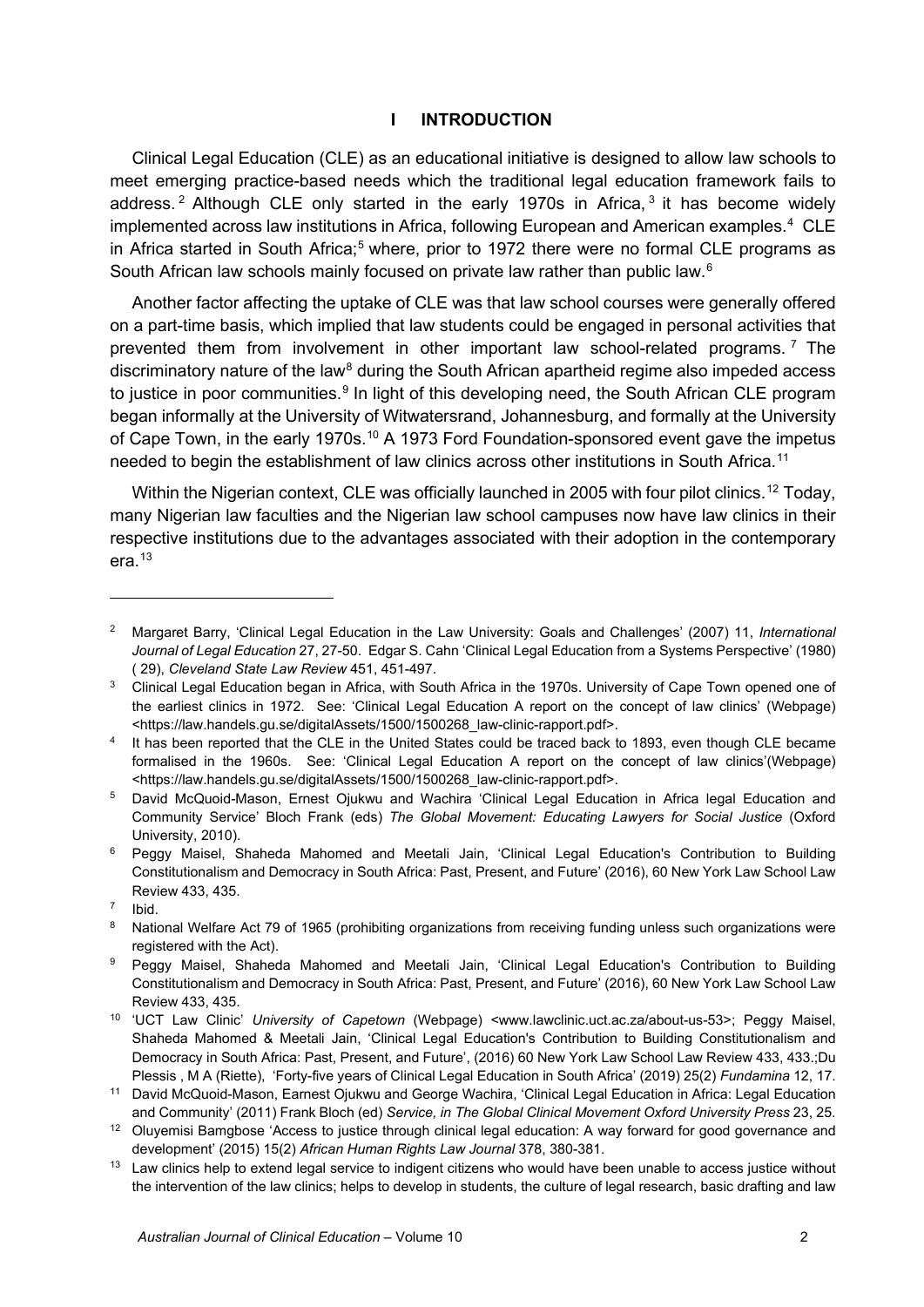With Nigeria's exit from the military regime only five years earlier,<sup>[14](#page-3-0)</sup> CLE was embraced by some law faculties because of its potential to increase democratic practices among the people,<sup>[15](#page-3-1)</sup> foster access to justice $^{\mathsf{16}}$ , and improve the quality of legal scholarships available to law students.  $^{\mathsf{17}}$  $^{\mathsf{17}}$  $^{\mathsf{17}}$ 

Fifteen years after the launch of CLE in Nigeria, it is now essential to take stock, to ascertain if the program is still on course<sup>[18](#page-3-4)</sup> and to consider what the future may hold. It is against this background that this article is structured in three segments: firstly, examining the Nigerian CLE journey to date; secondly, considering future developments; and lastly, concluding with recommendations.

#### **II THE JOURNEY TO DATE**

Since its inception, the rapid implementation of CLE in Nigeria is arguably a success story.<sup>[19](#page-3-5)</sup> This may be attributed to a combination of favourable socio-economic and legal factors.<sup>[20](#page-3-6)</sup> Today, law clinics are being established across a number of law faculties in Nigeria and Nigerian law schools.<sup>[21](#page-3-7)</sup> These clinics are run by supervisors who engage selected students at higher levels of their law program to serve as student clinicians. These clinicians, in turn, assist in ensuring the smooth running and management of the law clinics.<sup>[22](#page-3-8)</sup> Typically, law clinics in Nigeria operate as live clinics.<sup>[23](#page-3-9)</sup>

<span id="page-3-9"></span><sup>23</sup> Adelakun-Odewale, Ibid.

office management skills while it also aids students understanding though the use of interactive teaching methodology. See Mokidi, S.K and Agbebaku, C.A. (2010) 'Legal Clinics and Professional Skills Development in Nigeria'. The paper was first delivered at the International Journal of Clinical Legal Education Conference in Newcastle upon Tyne, July 2010.

<span id="page-3-0"></span><sup>14</sup> Nigerian returned to democratic governance in the year 1999.

<span id="page-3-1"></span><sup>&</sup>lt;sup>15</sup> This is perhaps why many of the law clinics in Nigeria have human rights components in the focal areas. It could be with the intention of expanding the frontiers of justice, considering the experience with the military regime that repressed democratic values and structures in Nigeria.

<span id="page-3-2"></span><sup>16</sup> Christopher [Walsh,](https://www.emerald.com/insight/search?q=Christopher%20Walsh) Bruce [Lasky,](https://www.emerald.com/insight/search?q=Bruce%20Lasky) Wendy [Morrish](https://www.emerald.com/insight/search?q=Wendy%20Morrish) and Neda [Chaiyajit,](https://www.emerald.com/insight/search?q=Nada%20Chaiyajit) 'Strengthening access to justice through clinical legal education (CLE)', (2012) 6(4) [Transforming Government: People, Process and Policy,](https://www.emerald.com/insight/publication/issn/1750-6166) 380-383: Margaret Drew and Andrew Morriss, 'Clinical Legal Education and Access to Justice: Conflicts, interests, and evolution' (2013) *Clinical Legal Education and Access to Justice* 1,1.

<span id="page-3-3"></span><sup>17</sup> James Marson, Adam Wilson and Mark Van Hoorebeek, 'The Necessity of Clinical Legal Education in University Law Schools: A UK perspective' (2015) (7), *International Journal of Legal Education* 29, 31.

<span id="page-3-4"></span><sup>&</sup>lt;sup>18</sup> Often, development agendas are assessed for a period of fifteen years. An example of this is the Millennium Development Goals (MDGs) which ran from the period 2000 to 2015. The Sustainable Development Goals are also targetting a period of 15 years.

<sup>19</sup> Olugbenga Oke-Samuel 'Clinical Legal Education in Nigeria', (2008) 17(1) *Griffith Law Review* 139, 139-150.

<span id="page-3-6"></span><span id="page-3-5"></span><sup>&</sup>lt;sup>20</sup> Samuel Erugo 'Legal assistance by clinical law students: a Nigerian experience in increasing access to justice for the unrepresented' (2016) 3(2) *Asian Journal of Legal Education* 160, 160-173; Rofia Sarumi, 'Legal education in Nigeria and the potential role of University Law Clinics in facilitating access to justice and the realization of human rights in Nigeria*'* (2016) paper presented at *International Conference on Trade, Business, Economics and Law, Oxford, United Kingdom.* Retrieved on 16th of April, 2020 from <https://www.researchgate.net/publication/315672537\_Legal\_Education\_In\_Nigeria\_And\_The\_Potential\_Role\_Of \_University\_Law\_Clinics\_In\_Facilitating\_Access\_To\_Justice\_And\_The\_Realisation\_Of\_Human\_Rights\_In\_Nigeri a>.

<span id="page-3-7"></span><sup>21</sup> Olanike Adelakun-Odewale, 'Role of Clinical Legal Education in Social Justice in Nigeria' (2018) 5(1) *Asian Journal of Clinical Legal Education* 88, 88-93.

<span id="page-3-8"></span><sup>&</sup>lt;sup>22</sup> Ibijoke Patricia Byron, 'The Relationship Between Social Justice and Clinical Legal Education: A Case Study of The Women's Law Clinic, Faculty of Law, University of Ibadan, Nigeria' (2012) 20 *International Journal of Clinical Legal Education* 563, 565.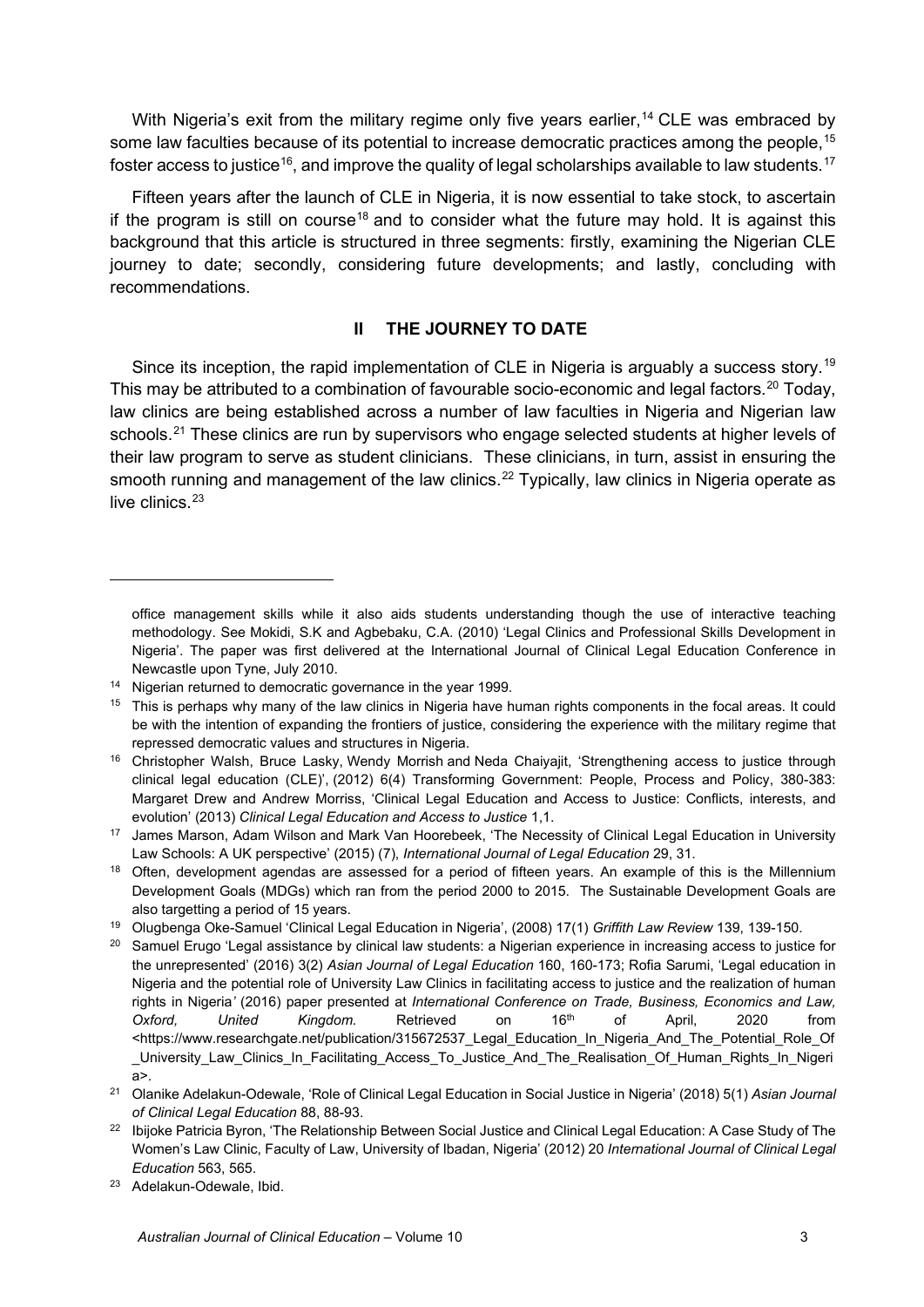At present, most law clinics only cover one matter at a time. The implication is that these clinics have limited resources when dealing with multiple concurrent legal issues. The problem with this is that there may be many, varied legal requirements presented by persons in need of legal aid. At the moment, no clinics engage in litigation on behalf of their clients. Generally, law clinics in Nigeria are led by faculty members who volunteer to serve in this capacity.<sup>[24](#page-4-0)</sup>

The achievements of CLE practice in Nigeria since its establishment include an expansion of service areas. For example, law clinics across different law faculties now provide services to indigent persons across other thematic areas, such as women's rights, [25](#page-4-1) the incarcerated, [26](#page-4-2) environmental law, freedom of information, alternative dispute resolution, children's rights, and access to justice<sup>27</sup>. Over time, Nigerian law clinics have developed different approaches and initiatives, such as client counselling,  $28$  street theatre,  $29$  and advocacy programs<sup>[30](#page-4-6)</sup> based on topical legal issues.

CLE in Nigeria is now attracting international partnerships. Through the efforts of the Network of University Legal Aid institutions (NULAI), the first international collaboration with law clinics in Nigeria was formed between NULAI and the United States.<sup>[31](#page-4-7) [32](#page-4-8)</sup> The impact of this partnership could help deepen the understanding of clinicians on CLE matters, help to forge bonds and networks among persons of different nationalities and further serve as a template that could be adopted for future collaborations.

Nigerian law clinics have evolved annual training platforms for law clinics in Nigeria through NULAI. Referred to as the 'African Clinical Legal Education Colloquium', the colloquium provides ample opportunity for officials of various law clinics to network and share best practices.<sup>[33](#page-4-9)</sup> The

<span id="page-4-0"></span> $24$  The implication of having volunteers at law clinics is that sometimes, these faculty members may have conflicting duties and responsibilities that may take their attention away from clinical activities. 25 R Wilson, *Clinical Legal Education in Africa in the global evolution of Clinical Legal Education: More than a method*,

<span id="page-4-1"></span><sup>(</sup>Cambridge University Press, 2017).

<span id="page-4-2"></span><sup>&</sup>lt;sup>26</sup> Oludayo Bamgbose, 'Legal assistance offered to inmates: the example of the Yola Clinic of the Nigerian Law School' in Oladipo Sholanke and Oludayo Bamgbose (eds), *Perspectives on Public and International Law: Essays in Honour of Prof. Alero E. Akeredolu* (St. Pauls Publishers, 2018).

<span id="page-4-3"></span><sup>&</sup>lt;sup>27</sup> Earnest Ojukwu, Odinakaonye Lagis and M Yusuf, 'Compendium of Campus Based Law Clinics in Nigeria' (2019) *NULAI.*

<span id="page-4-4"></span><sup>&</sup>lt;sup>28</sup> Earnest Okukwu, Samuel Erugo,and Charlse Adekoya 'Clinical Legal Education: Curriculum Lessons and Materials' (2013) *NULAI*.

<span id="page-4-5"></span><sup>&</sup>lt;sup>29</sup> Rofia Sarumi, 'Legal education in Nigeria and the potential role of University Law Clinics in facilitating access to justice and the realization of human rights in Nigeria' (2019) paper presented at *International Conference on Trade, Business, Economics and Law, Oxford, United Kingdom.*

<span id="page-4-6"></span><sup>&</sup>lt;sup>30</sup> Samuel Erugo, 'Legal Assistance by Clinical Law Students: A Nigerian Experience in Increasing Access to Justice for the Unrepresented' (2016) 3(2), *Asian Journal of Clinical Legal Education* 160, 160-173.

<span id="page-4-7"></span><sup>31</sup> 'US Partners in the Reform Kuje Project Visit Nigeria' NULAI (webpage), **<**[https://mailchi.mp/9c77647da158/reform](https://mailchi.mp/9c77647da158/reform-kuje-exchange-visit?fbclid=IwAR1lf752-kWJRh1BSVx5NRFBD7-mRRjT9konc_cPyBlHRv1B2zBr9Vtvbyg)[kuje-exchange-visit?fbclid=IwAR1lf752-kWJRh1BSVx5NRFBD7-mRRjT9konc\\_cPyBlHRv1B2zBr9Vtvbyg>](https://mailchi.mp/9c77647da158/reform-kuje-exchange-visit?fbclid=IwAR1lf752-kWJRh1BSVx5NRFBD7-mRRjT9konc_cPyBlHRv1B2zBr9Vtvbyg).

<span id="page-4-8"></span><sup>32</sup> The Law Clinic Partnership for Kuje Prison (LCPK) funded through support from INL Bureau of United States Department of State the Government of Nigeria (GoN) was with the intention of ensuring a major reduction in the size of pre-trial detention population in Kuje Prison. The partnership consisted of Law Clinics from Baze University, Nike University and University of Abuja, all located within the Federal Capital Territory, Abuja. The consortium led by PartnersGlobal from the United States and Network of University Legal Aid Institutions (NULAI), the Rule of Law and Empowerment Initiative- Partners West Africa (PWAN), New-Rule LLC, University of Maryl and Carey School of Law and Georgetown University Law Centre (GULC).

<span id="page-4-9"></span><sup>33</sup> 'NULAI Africa Clinical Legal Education Colloquium', *University Legal Aids Institutions* (Web Page) <https://nulai.org/nulai-africa-clinical-legal-education-colloquium>.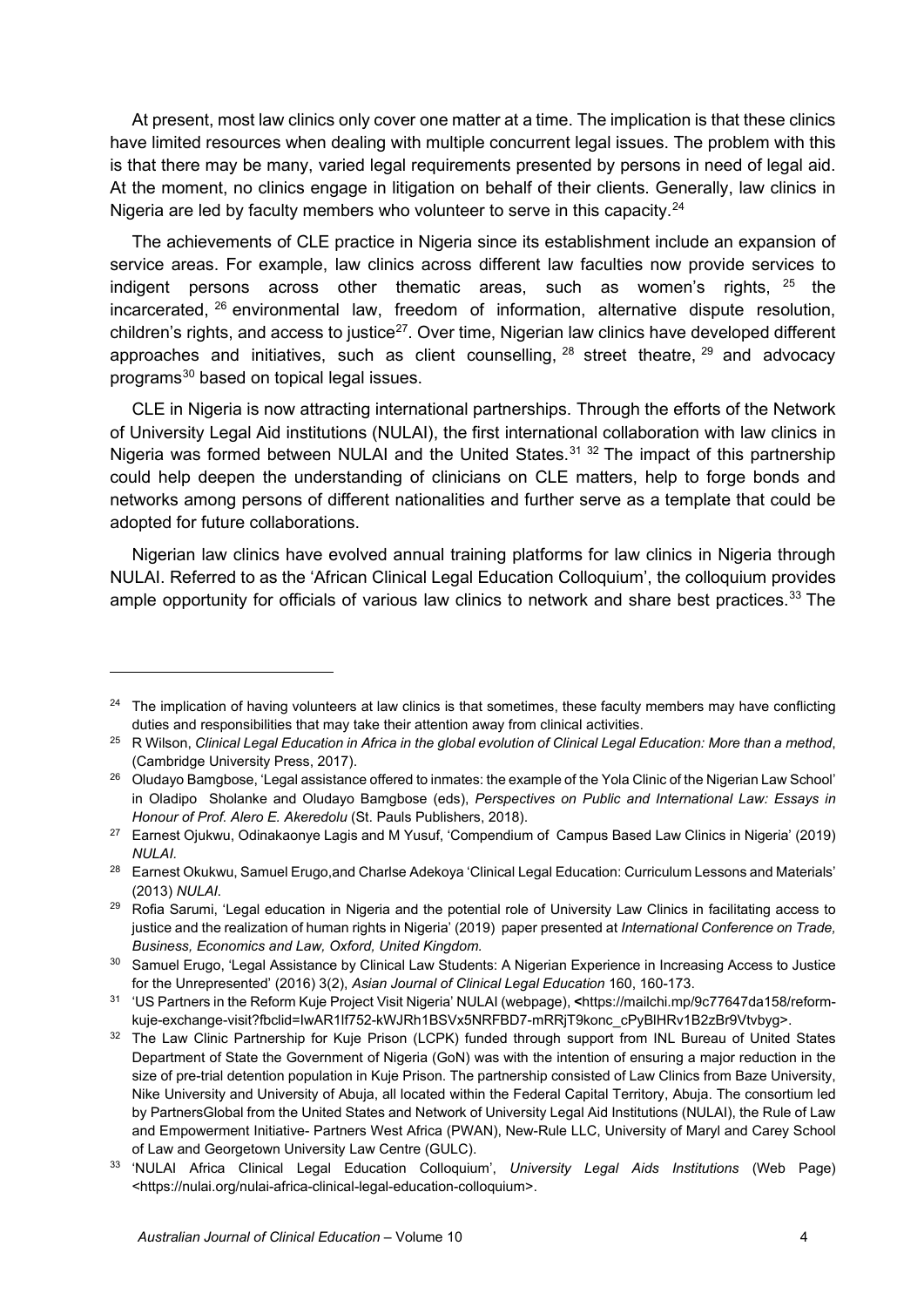colloquium also attracts presenters from other African countries and provides a platform to compare notes on international best practices.

Further, Nigerian law clinics, through the coordination of NULAI, have developed the only CLEfocused journal in Africa. Titled 'African Journal of Clinical Legal Education and Access to Justice', the journal is the only CLE-centred journal in Africa, providing a platform to share the African story with the rest of the world.<sup>[34](#page-5-0)</sup> This Journal was established through the support from John D. and Catherine T. MacArthur Foundation in 2012, which is now in its  $4<sup>th</sup>$  edition.

Despite the progress recorded so far in the advancement of CLE in Nigeria, there have been many challenges confronting CLE, which can be broadly categorised into three areas: funding, staffing, and integration with the curricula of law schools.

#### **A** *Funding*

Funding appears to be a common challenge for law clinics globally.<sup>[35](#page-5-1)</sup> Often, CLE is established through seed funding provided by foreign donors.<sup>[36](#page-5-2)</sup> These funds generally have a limited lifespan, and at the expiration of the fund, most clinics become financially constrained. This is often because law faculties are unwilling to take over the funding responsibilities,  $37$  thereby making it difficult for clinics to fund their activities on an on-going basis.

Even where clinics are funded through substantial government funding, there are on-going concerns regarding the variances and duration of government funding.<sup>[38](#page-5-4)</sup> For as long as clinics are constrained by access to funding, this could limit their capability to continue to actualise their core objectives of providing justice to the indigent and increasing the skills of law students who serve as clinicians in those clinics.

#### **B** *Staffing*

Staffing is a challenge for CLE, particularly in smaller law clinics. It has been suggested that some clinicians do not themselves have the practical knowledge and skills needed to address the problems presented to the clinics by their clients.<sup>[39](#page-5-5)</sup> Only a few law clinics have qualified faculty members that can assess and competently supervise student clinicians. [40](#page-5-6) This means that, in some instances, the ratio of staff to students is inadequate.

<span id="page-5-0"></span><sup>&</sup>lt;sup>34</sup> 'African Journal of Clinical Legal Education and Access to Justice', University Legal Aids Institutions (Web Page) <https://nulai.org/african-journal-of-clinical-legal-education-and-access-to-justice>.

<span id="page-5-1"></span><sup>&</sup>lt;sup>35</sup> Barbara Preložnjak.and Juraj Brozović'The Financial Challenges of Clinical Legal Education: an Example from a Zagreb Law Clinic Practice Report, Clinic, the University and Society' (2016) 24(2) *International Journal of Clinical Legal Education* 136, 141.; Afolasade Adewumi A and Oluyemisi Bamgbose 'Attitude of Students to Clinical Legal Education: A Case Study of Faculty of Law, University of Ibadan' (2016) 3 *Asian Journal Legal Education* 106, 116.

<span id="page-5-2"></span><sup>&</sup>lt;sup>36</sup> For example, the McArthur Foundation has been instrumental in the establishment of the majority of law clinics in Nigeria.

<span id="page-5-3"></span><sup>&</sup>lt;sup>37</sup> Dubravka Aksamovic and Philip Genty 'An Examination of the Challenges, Successes and Setbacks for Clinical Legal Education in Eastern Europe' (2014) 20 *International Journal of Clinical Legal Education* 427.

<span id="page-5-4"></span><sup>38</sup> Gemma Smyth Samantha Haleand Neil Gold 'Clinical and Experiential Learning in Canadian Law Schools: Current Perspectives' (2018) 95(1) *Canadian Bar Review* 151, 173.

<span id="page-5-5"></span><sup>39</sup> Dubravka Aksamovic and Philip Genty, *'*An Examination of the Challenges, Successes and Setbacks for Clinical Legal Education in Eastern Europe' (2014) 19 *International Journal of Clinical Legal Education* 427, 431-434.

<span id="page-5-6"></span><sup>40</sup> Ibid.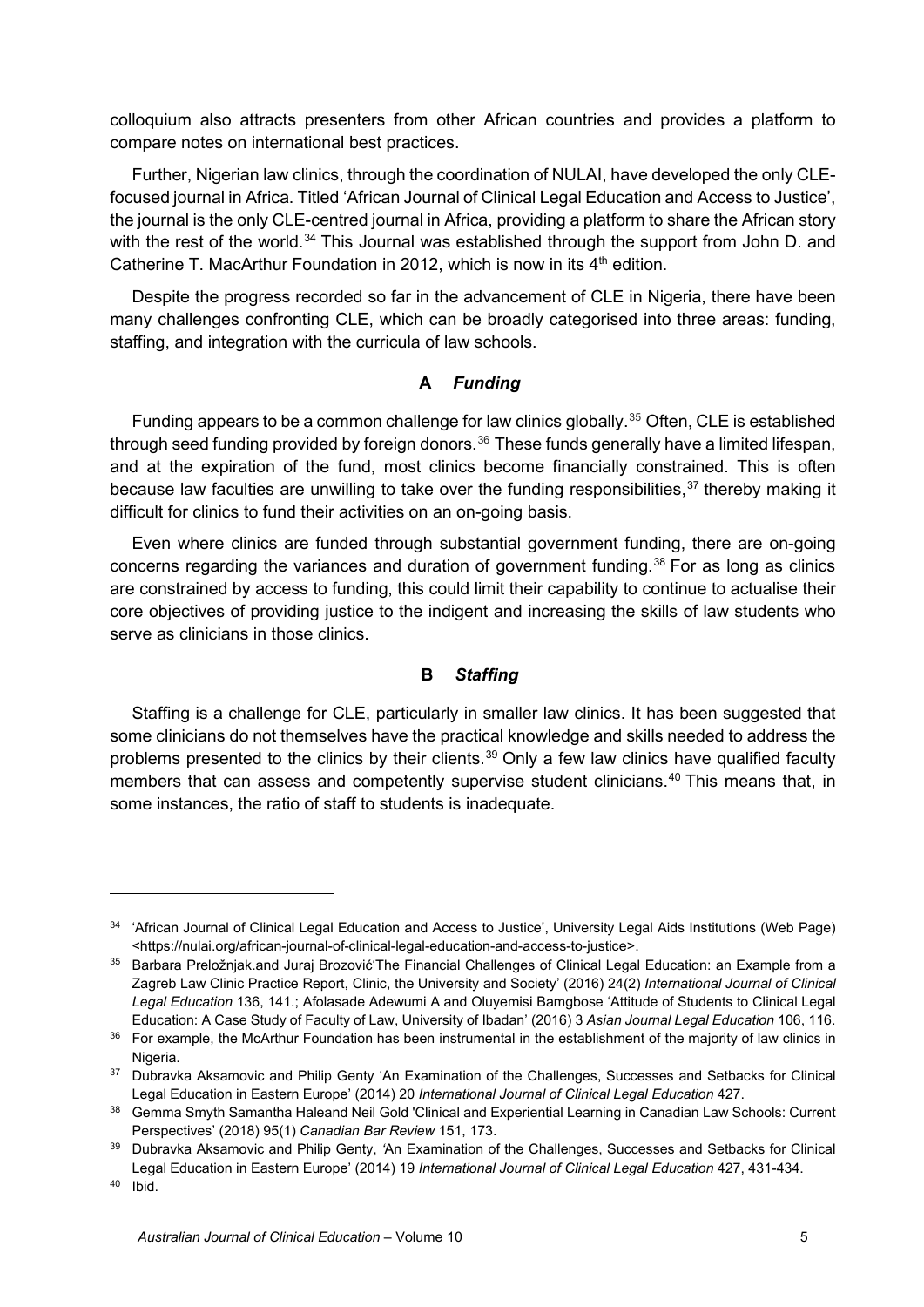Furthermore, not all faculty members of law schools may be allowed to practise law.<sup>[41](#page-6-0)</sup> In these circumstances, private lawyers are employed. Most lawyers in the private sector lack practical knowledge of clinical pedagogy and methodology, which may result in additional problems in assessing student clinicians. [42](#page-6-1)

## **C** *Law School Curricula*

The challenge of achieving integration of CLE with the curricula of Nigerian law schools is also a significant impediment. Some Nigerian institutions have established law clinics in compliance with the accreditation requirements, but are yet to fully integrate their clinical programs with the ordinary legal skills required for disseminating the legal education of their respective schools.<sup>[43](#page-6-2)</sup> Evans, writing in an Australian context, asserts that despite the gains already recorded in Australia, it is apparent that there is still much to do, particularly in integrating the curriculum into the practice of legal education.<sup>[44](#page-6-3)</sup> In Nigeria these issues are magnified in view of staffing and funding constraints. Until these challenges have been addressed, CLE in Nigeria may be unable to achieve its intended result of facilitating access to justice.

## **III LOOKING TO THE FUTURE OF CLE IN NIGERIA**

While it may be challenging to ascertain what the future holds for CLE in Nigeria, one should consider the prevailing circumstances surrounding CLE. Having briefly considered the strengths and weaknesses of CLE in Nigeria; it is critical to look to the future and consider factors that could strengthen the Nigerian CLE program over the next few years.

## **A** *Multiple Clinics*

It is worth noting that, in Nigeria, the number of law clinics has increased over time. However, most of these clinics only operate in one area of the law and as noted above, generally deal with a single matter at any one time.<sup>[45](#page-6-4)</sup> The implication is that the clinics are limited in the number of individuals that could access justice within the limited scope of these clinics. Occasionally, some clinics may handle two or more issues within a single clinic. [46](#page-6-5) However, these matters are dealt with by the same set of persons, thereby not providing scope for division of labour or specialisation.

Ideally, there would be more clinics within law faculties with different clinicians that would specialise in the delivery of a variety of legal services to indigent persons. One of the best

<span id="page-6-0"></span><sup>41</sup> In the Nigerian case of *Akinwunmi v. Dietespif* (1982) 3 NCLR 342, the court held that law teachers from public institutions could not represent client in court. Although there are now private institutions undertaking the study of law in Nigeria, this decision was arrived at before licences were granted to private institutions to offer the study of law. Perhaps this may be seen as the reason for the exemption of law teachers in private schools from the categories of persons who cannot practise law while still in teaching employment. See also, Bagoni A. B Aksamovic Dubravka and Genty Philip (2013) ibid*,* 432.

<span id="page-6-1"></span><sup>42</sup> Ibid.

<span id="page-6-2"></span><sup>43</sup> 'The Nation, Fifty Years of Legal Education in Nigeria: A Critique', (Web page) <http://thenationonlineng.net/50 years-of-legal-education-in-nigeria-a-critique>.

<span id="page-6-3"></span><sup>44</sup> Adrian E. 'Best Practices: Australian Clinical Legal Education' (2013) 47(3), *The Law Teacher* 421, 421-423.

<span id="page-6-4"></span><sup>&</sup>lt;sup>45</sup> For example, the Women's Law Clinic, University of Ibadan in interested in the advancement of the rights indigent women and children. See Bamgbose O and Tafita F, 'Law Clinics and Advocacy Within the University Community: Risks and Benefits' (2017) 4(2) *Asian Journal of Legal Education* 127, 127–145.

<span id="page-6-5"></span><sup>46</sup> Ibid.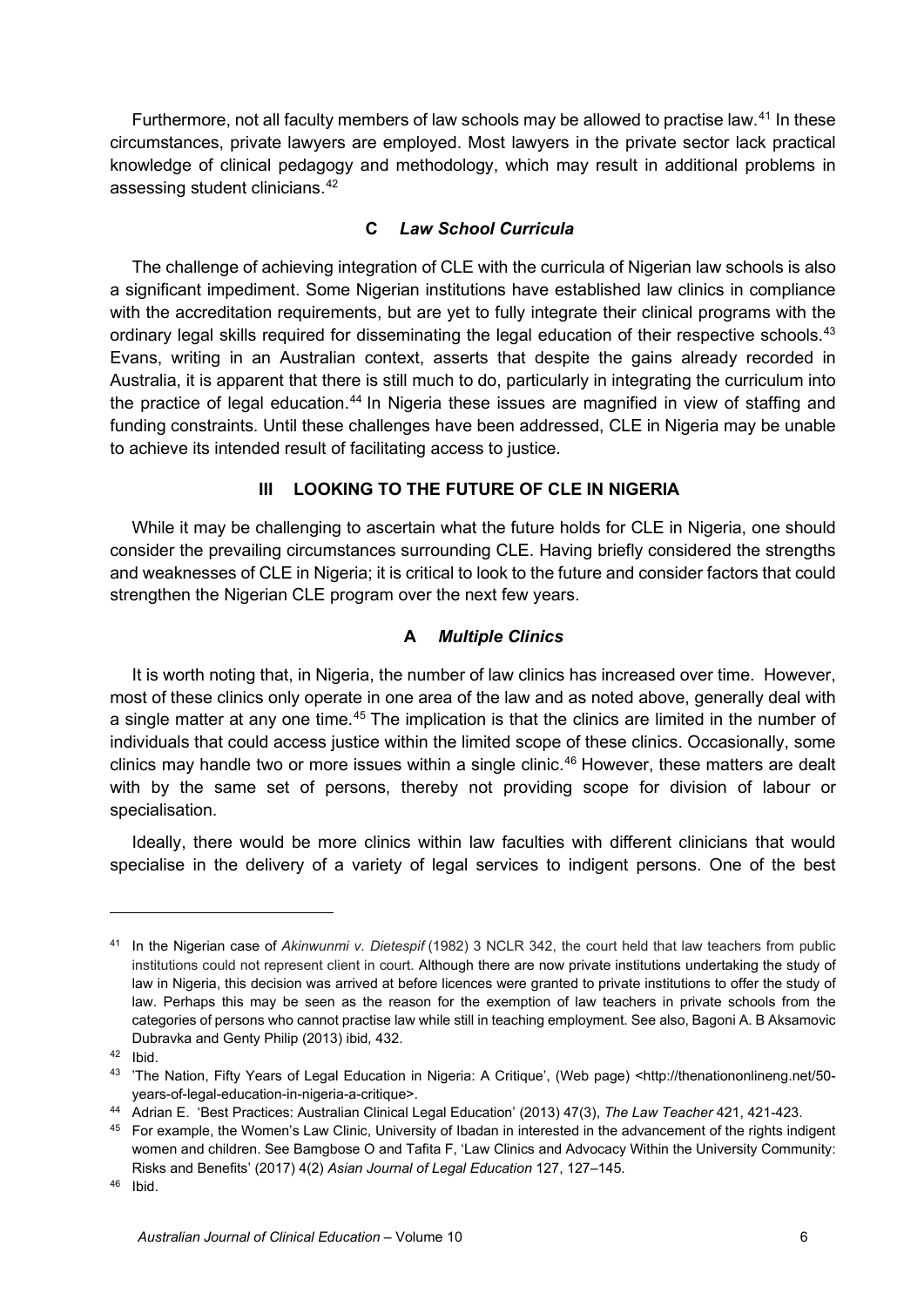resources of international practices reflecting this trend is the Law Library Legal Clinic,<sup>[47](#page-7-0)</sup> now gaining ground in the United States.

For example, Harvard has 21 clinics<sup>[48](#page-7-1)</sup> where students may elect to participate in their clinical activities. The Minnesota County Library, for instance, offers legal advice to support persons during the appeal process. At Washington Country Library, the law library section has adopted a telephone conversation model to ensure that the library can provide clinical support to clients in the era of Covid-19.<sup>[49](#page-7-2)</sup> Multiple clinics allow students the opportunity to gain exposure to different areas of law and improve their skills. However, to achieve this, Nigerian law schools would need to overcome the challenges associated with CLE referred to above.

## **B** *Clinics Outside Law Institutions*

As noted, although incepted through the efforts of a Non-Governmental Organisation (NGO), law clinics in Nigeria are now solely owned and managed by the university law faculties and Nigerian law school campuses. At present, the management and operation of law clinics are undertaken by these law faculties. At present, non-university-based law clinics are rare.

It would be desirable to see the establishment of clinics outside Nigerian universities and law schools to provide opportunities to help meet the community's specific needs. A benefit of having non-school based clinics is that such clinics would attract clients who may be more comfortable attending off-campus based clinics or may be more accessible for clients in remote and regional areas.

Ultimately, off-campus clinics' efforts could multiply the impact of clinical activities and access to justice for the community. Organisations such as NGOs, educational institutions, libraries, and religious organisations may have the necessary resources to run their clinics and attend professional compliance.

## **C** *Inter-Clinical Activities*

To date, there have been limited inter-clinical activities in Nigeria. Although NULIA organises an annual event where individual clinics share experiences, there has been little on-going interaction among these clinics beyond this. It would be beneficial to develop more avenues for different clinics to interact, network and share experiences on specific areas of engagements, thereby increasing their collective impact and capabilities to provide access to justice to Nigerians.

## **D** *Status of the CLE Program*

As noted above, CLE was introduced to Nigeria through the efforts of NULAI. Unfortunately, the Benchmark Minimum Academic Standard (BMAS) of the National Universities Commission (NUC) which benchmarks the required training and curriculum for legal education in Nigeria has not yet integrated CLE as a compulsory course to be undertaken by students while still in school.

<span id="page-7-0"></span><sup>&</sup>lt;sup>47</sup> [Oludayo Bamgbose,](https://www.emerald.com/insight/search?q=Oludayo%20John%20Bamgbose) 'Advancing the frontiers of justice to the under-represented in Nigeria through public law library

<span id="page-7-2"></span><span id="page-7-1"></span>legal clinics: issues for consideration (2020), Vol. 41 No. 6/7 *[Library Management](https://www.emerald.com/insight/publication/issn/0143-5124) (start page),* 607-616.  $^{48}$  Harvard  $($ n.d $)$  In-house clinics. Retrieved 25th of April 2020 from <https://hls.harvard.edu/dept/clinical/clinics/inhouse-clinics/>.  $^{49}$  See  $\,$  Washington  $\,$  Country Library website. Retrieved  $\,5^{th}$  March 2021 from <https://www.washcolib.org/300/Continuing-Legal-Education>.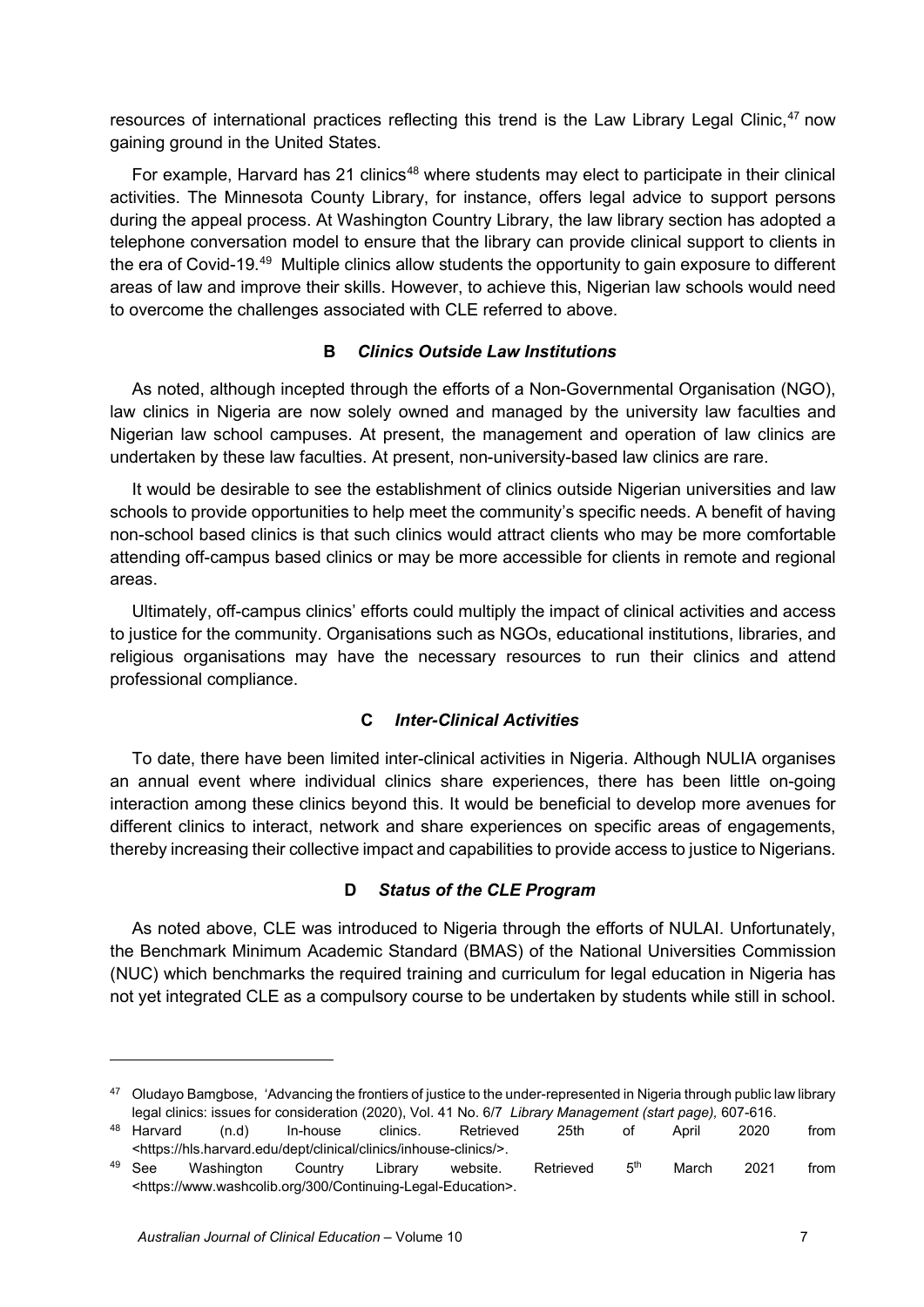Furthermore, although institutions may offer CLE among their list of courses, sometimes CLE is not actually taught within the university. For example, even though Ajayi Crowther University, Oyo, Nigeria, has included CLE in its curriculum as far back as 2014, the course has never been taught once. The experience at the University of Ibadan shows a different approach. Students who enrol in clinical activities are graded and their scores provided as continuous assessment (CA) scores in some regular law courses taken at the penultimate level. Meanwhile, the policy to grade students based on the clinical activities is based mainly on the lecturer's willingness to allow his/her CA scores to be graded in such a manner.

In the foreseeable future, it is desirable that CLE should be included as a four-credit unit compulsory course to be taken by students at a particular level, allowing for students to be graded appropriately through their projects and presentations to obtain academic credit.

## **E** *Use of technology*

The role of technology in the legal profession has increased significantly over time.<sup>[50](#page-8-0)</sup> It has been observed that the 'digital age provides an opportunity to revitalise and modernise legal education and make it more individualised, relevant, human, and accessible'<sup>.[51](#page-8-1)</sup> The reality is that technology has not yet been deployed in the operation of many clinics in Nigeria. As noted by Cantatore, 'it is reasonable to expect that properly applied legal technology could increase access to justice in rural, regional and remote communities'. Bailes has identified possible areas that legal technology could assist in promoting access to justice in rural, regional and remote (RRR) areas. These include:

- Organising clients according to needs and eligibility as well as referring them to the most appropriate level of service;
- Helping to enable clients with sufficient capabilities and access to technology to resolve their legal issues independently, and provide them with relevant legal education platforms and information;
- Providing RRR legal practitioners with access to legal practitioners in other arrears (including cities), training and pro bono help; and
- Using a 'multi-pronged strategy' to provide both face-to-face and 'technological access points' to contact clients. [52](#page-8-2)

However, in reality, the resources required to provide technical support to law clinics in Nigeria are not readily available. Besides providing opportunities to enhance the effectiveness of clinical activities, students and faculty members who serve as clinicians and supervisors are also able to develop their skills and capacities in the use of technology for the optimal running of the clinics.<sup>[53](#page-8-3)</sup>

<span id="page-8-0"></span><sup>50</sup> Olubiyi I, Olaniyan A and Odiaka N, 'The Role of Technology in the Advancement of Legal Education and Practice in Nigeria' (2015) paper presented at the *Nigerian Association of Law Teachers* (NALT) Conference held at Afe Babalola University, Nigeria.

<span id="page-8-2"></span><span id="page-8-1"></span><sup>&</sup>lt;sup>51</sup> W Binford, 'Envisioning a Twenty-First Century Legal Education' (2013) 43 *UJL&Pik'y* 157.<br><sup>52</sup> Morry Bailes, 'The Law and Legal Technology-Our Changing Work Practices' (Speech, 2017 Australian Young Lawyers' Conference, 20 October 2017) 11.

<span id="page-8-3"></span><sup>53</sup> Olubiyi I, Olaniyan A and Odiaka N, 'The Role of Technology in the Advancement of Legal Education and Practice in Nigeria' (2015) paper presented at the *Nigerian Association of Law Teachers* (NALT) Conference held at Afe Babalola University, Nigeria.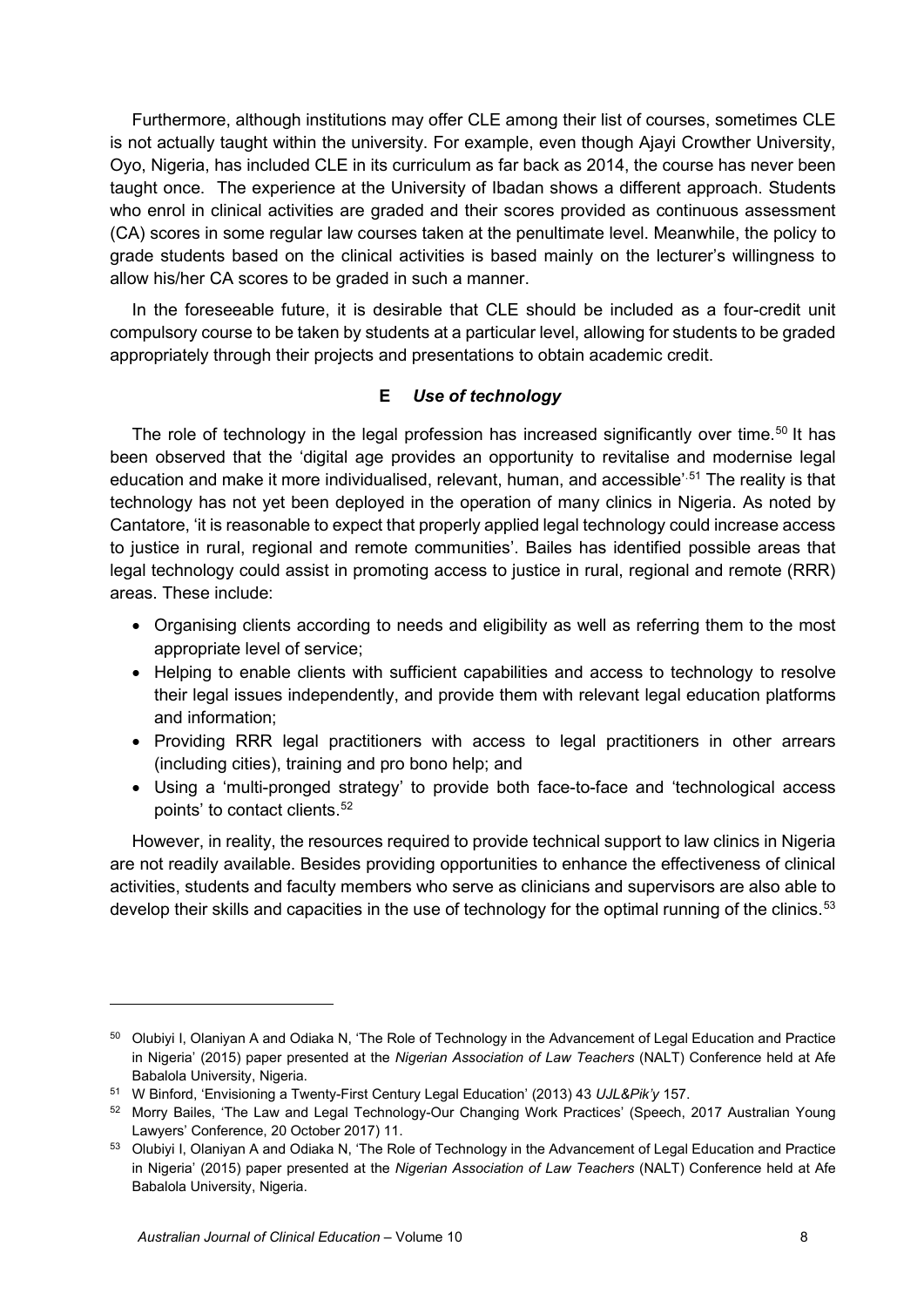It is in this that light that Akeredolu averred that 'tech can allow our current ineffective system to serve more citizens who need legal advice and representation'.<sup>[54](#page-9-0)</sup>

Technology can serve as a tool to educate and inform a significant number of clients on various aspects of the law, including, but not limited to, human rights and access to justice. Some of the technologies that could be adopted relatively soon include social media, office management programs, mobile applications, video conferencing, and artificial intelligence (AI). [55](#page-9-1) Speaking on the potential of AI to the legal profession, it has been observed that 'there's no denying that some elements of lawyering are going to be heavily affected by the development of AI'.<sup>[56](#page-9-2)</sup>

Therefore, it is expedient for law clinics to leverage its use in providing access to justice to citizens. Social media may be the easiest gateway to connect with and mobilise prospective clients across different law clinics due to comprehensive coverage and the relative affordability of publicity using social media. Currently, only a few law clinics have a social media presence, mainly through Facebook. Other technological developments which may be utilised are:

- Office management programs: Much of the activities of law clinics are managed in Nigeria by using manual records, which makes it laborious to properly manage and retrieve data. Deployment of technology for office management will make the management and storage of clinic records faster and more efficient.
- Mobile technologies: Law clinics may end up developing mobile application technologies for the management of customised information for users. They could also be a platform for the management of organisational correspondence and a central point for coordinating the daily routines in law clinics.
- Video conferencing technology: Law Clinics are likely to deploy video conferencing technology such as Zoom in the near future for more flexibility when training clinicians.<sup>[57](#page-9-3)</sup> It could further provide an avenue to engage in the online interview of clients and other important stakeholders separated by distance.
- Use of Artificial Intelligence (AI): The possibility of using AI for the management of law clinics, particularly in attending to the needs of clients, may be beneficial in order to assist remote clients. [58](#page-9-4) To ensure equal access to justice for everyone, members of the community in remote and rural regions should have the same level of access to and quality of legal services as people in urban areas. [59](#page-9-5) Although AI is just being introduced into Africa, it could be argued that in due course, AI could be developed for practical use in law clinics to address access to justice issues. Once adopted, it could also increase the capacity of the law clinic to attend to many human-dependent activities and help ensure clients are provided with access beyond the limited time that clinicians have available to participate in

<span id="page-9-0"></span><sup>54</sup> 'Why Nigeria should replicate Rwanda high-tech enabled legal services' *The Learned Friend* (Webpage) https://thelearnedfriends.com/why-nigeria-should-replicate-rwandas-free-tech-enabled-legal-services-2>.

<span id="page-9-1"></span><sup>55</sup> Francina Cantatore, 'New Frontiers in Clinical Legal Education: Harnessing Technology to Prepare Students for Practice and Facilitate Access to Justice' (2019) 5 *Australian Journal of Clinical Education.*

<span id="page-9-2"></span><sup>56</sup> Olubiyi I, Olaniyan A and Odiaka N, 'The Role of Technology in the Advancement of Legal Education and Practice in Nigeria' (2015) paper presented at the *Nigerian Association of Law Teachers* (NALT) Conference held at Afe Babalola University, Nigeria.

<span id="page-9-3"></span><sup>&</sup>lt;sup>57</sup> Supervisors could also, through the use of technology, remotely monitor and supervise the activities of the student clinicians without being personally present during the live session. 58 Morry Bailes, 'The Law and Legal Technology-Our Changing Work Practices' (Speech, 2017 Australian Young

<span id="page-9-4"></span>Lawyers' Conference, 20 October 2017) 11.

<span id="page-9-5"></span><sup>59</sup> Jane Baily, Jacquelyn Burkell and Graham Reynolds, 'Access to Justice for All: Towards an "Expansive Vision" of Justice and Technology' (2013) 31(2) *Windsor Yearbook of Access to Justice* 181, 186.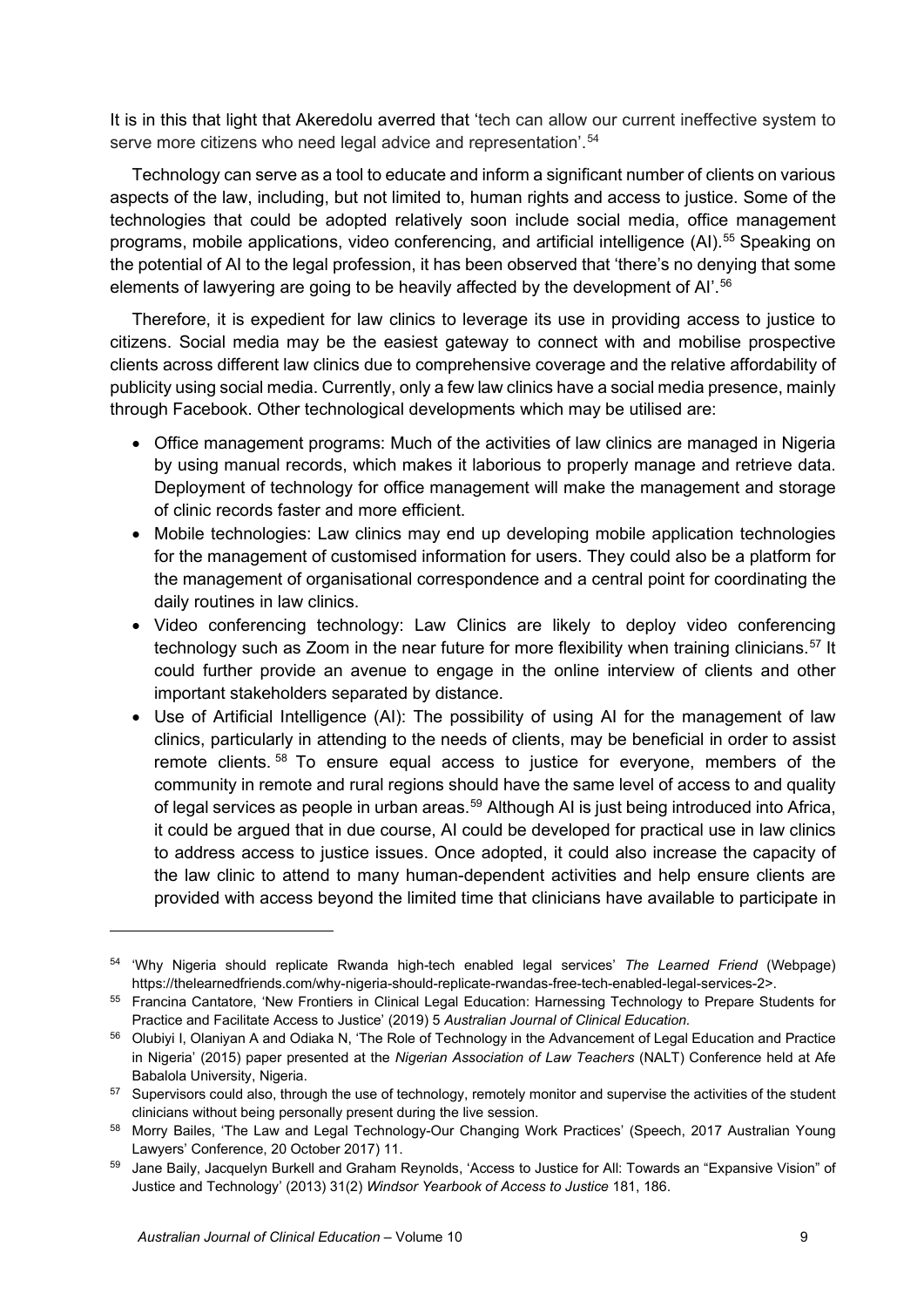clinical matters, for example, through chatbots. [60](#page-10-0) The use of AI may thus, in the long run, reduce the cost of running law clinics in terms of staffing costs.<sup>[61](#page-10-1)</sup> However, it must be borne in mind that AI has its limitations. For example, in a country like Nigeria, with over 250 ethnic and linguistic groups, it might be challenging to provide programming instructions that would serve 250 languages. However, this language barrier may be overcome by utilising English, which is the official language. It could also incorporate *pidgin*<sup>[62](#page-10-2)</sup> and perhaps the three other dominant languages spoken across the geo-political zones in Nigeria.<sup>[63](#page-10-3)</sup>

It is hoped that the cost of deploying technology solutions is likely to reduce over time as more people become experts in these fields, and technology becomes more freely available and more widely used in Nigerian law schools. It may be expected that should this occur, successfully harnessing technology would also improve access to justice, particularly for the poorest people who find it difficult to access justice under the current legal dispensation.

# **F** *Acceptance of clinicians as legal practitioners*

There are currently significant impediments for persons seeking to access to justice due to a lack of funds.<sup>[64](#page-10-4)</sup> It has been observed that that 'the high level of poverty in Nigeria and the prohibitive costs of legal service is a real barrier to justice for many Nigerians. This means that the underprivileged population has no access to formal justice'. [65](#page-10-5) As noted above, Legal Aid is overstretched and, to a large extent, without the necessary financial support. As a result, the majority of persons unable to access justice often suffer in silence.

Meanwhile, CLE remains the next most viable option in expanding the frontiers of justice. However, student clinicians who are not members of the Nigerian Bar are ineligible to represent clients in court.<sup>[66](#page-10-6)</sup> Changing the present legal regime that currently prohibits anyone not admitted to the Nigerian Bar from providing legal advice would be essential in improving access to justice.

The Rules of Professional Conduct provide that:

"A lawyer shall not aid a non-lawyer in the unauthorised practice of the law; (b) permit his professional services or his name to be used in aid of, or to make possible, the unauthorised practice of law by any

<span id="page-10-0"></span><sup>&</sup>lt;sup>60</sup> See, for example, the ROSS Intelligence system: See 'Make today the last day you dread legal research: Ross Intelligence Homepage, *Ross Intelligence* (Website) [https://rossintelligence.com/;](https://rossintelligence.com/) Francina Cantatore, 'New Frontiers in Clinical Legal Education: Harnessing Technology to Prepare Students for Practice and Facilitate Access to Justice' (2019) 5 *Australian Journal of Clinical Education* 10.

<span id="page-10-1"></span><sup>&</sup>lt;sup>61</sup> This is because the overhead and general recurrent expenses such as staff salary and general logistics could be relatively reduced in the long run.

<span id="page-10-2"></span><sup>&</sup>lt;sup>62</sup> Pidgin language is spoken across many parts of Nigeria. Spoken mainly by the highly educated and the semieducated Nigerians.

<span id="page-10-3"></span><sup>63</sup> These include Hausa, Yoruba and Igbo languages. See: 'Nigeria History Language and Culture' *World Travel Guide* (Webpage)<https://www.worldtravelguide.net/guides/africa/nigeria/history-languageculture/#:~:text=The%20official%20language%20is%20English,also%20spoken%20in%20the%20country>.

<span id="page-10-4"></span><sup>&</sup>lt;sup>64</sup> Financial constraint has been singled out as one of the greatest challenges confronting the access to justice, particularly, in developing economies with high poverty rate. See: Eva Brems and Charles Adekoya 'Human Rights Enforcement by People Living in Poverty: Access to Justice in Nigeria' (2010) 54(2) Journal of African Law 258, 261.

<span id="page-10-5"></span><sup>65</sup> Halima Kutigi, Suleiman Ororonkwo and Rilwan Suleiman 'Access to Justice for Persons with Disabilities in Nigeria: Issues, Challenges and Prospects' (2017) 10(2) AB*U Journal of Private and Comparative Law* 19, 31.

<span id="page-10-6"></span><sup>66</sup> S.K Mokidi and C.A Agbebaku 'Legal Clinics and Professional Skills Development in Nigeria' (2015) 17 *International Journal of Clinical Legal Education* 19, 31.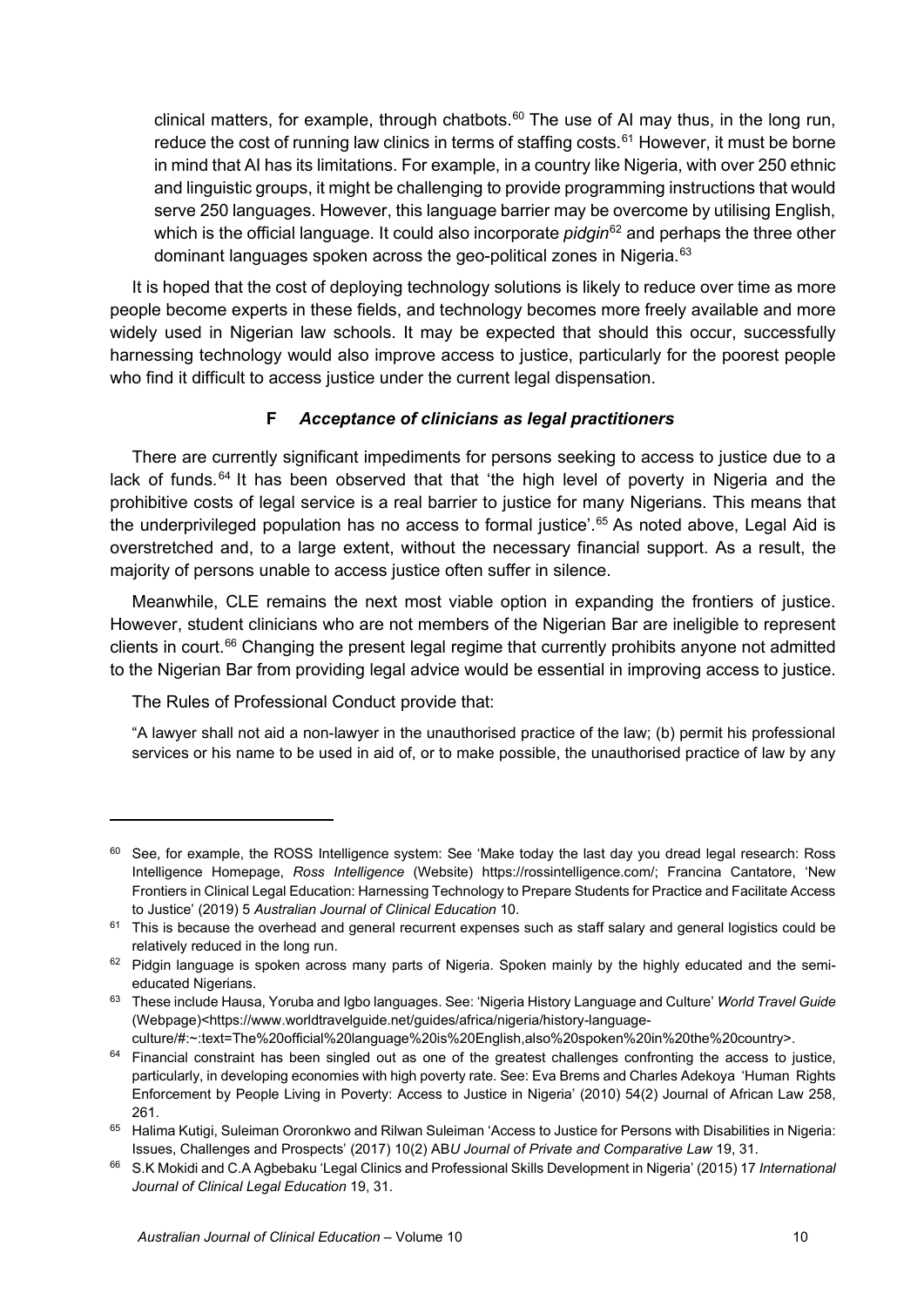person not qualified to practice or disqualified from practice; (c) share legal fees with a non-lawyer except as provided in rule 53." [67](#page-11-0)

"A lawyer shall not, in return for a fee, write or sign his name or permit his name to be written or signed on a document prepared by a non-lawyer as if prepared by him."[68](#page-11-1) and

"A lawyer shall not permit his professional services to be controlled or exploited by any lay agency, personal or corporate, which intervenes between him and the client. Charitable societies or another institution rendering aid to the indigent are not deemed to be such intermediaries."[69](#page-11-2)

These provisions would need to be amended and exceptions created to allow student clinicians to represent clients. It could be reviewed to enable supervisors (in this case, lawyers) to appoint their students to serve as student-attorneys in some issues.

The possibility of having student clinicians, particularly those in their final level, represent clients under the directives of their supervisors is desirable in achieving access to justice. An argument that may be raised against such a step is concern about diligent representation, considering the fact that most student clinicians are usually individuals not yet certified to practice law. The second argument may be that representation of clients might be outside the scope of many law clinics.<sup>[70](#page-11-3)</sup>

As noted, many individuals cannot afford the cost of legal representation; yet, the legal needs of these disadvantaged persons cannot be met by institutions responsible for the provision of free legal services to indigent individuals.<sup>[71](#page-11-4)</sup> Having law students provide assistance under the guidance of their supervisor can greatly assist unrepresented litigants before the courts. Thus, in general, the involvement of law students would be a favourable option for deprived litigants, despite the perceived drawbacks mentioned above.

With the introduction of "front-loading" the court processes<sup>[72](#page-11-5)</sup> in the Nigerian court system, the bulk of matters brought before the courts are determined mainly by the law library's efforts. Frontloading is a new concept arising out of civil litigation in Nigeria.<sup>[73](#page-11-6)</sup> The plaintiff and defendant are obliged to reveal their case before trial, requiring them to exchange pleadings before appearing in court.<sup>[74](#page-11-7)</sup> In other words, where law students have been properly guided by their

<span id="page-11-0"></span><sup>&</sup>lt;sup>67</sup> Rule 3(1) Rules of Professional Conduct.

<span id="page-11-1"></span><sup>68</sup> Rule 3(2) Rules of Professional Conduct.

<span id="page-11-2"></span><sup>&</sup>lt;sup>69</sup> Rule 4 Rules of Professional Conduct.

<span id="page-11-3"></span><sup>&</sup>lt;sup>70</sup> Most law clinics by their code of conduct do not actually engage in litigation in court but try to encourage out of court settlements where possible.<br><sup>71</sup> These institutions range from organisations established under the law for purpose of providing free legal services

<span id="page-11-4"></span>to individuals to NGOs with the mandate of providing access to justice to the citizenry. Examples of organisations established under the law to provide such services include- Legal Aid Council, Public Complaint Commission and National Human Rights Commission. While the Legal Aid Council is established primarily to cater for the needs of indigent persons whose monthly income do not exceed national minimum wage (approximately \$60), both Public Complaint Commission and National Human Rights Commission provide free legal services to persons and organisations notwithstanding. There are other NGOs with the focus on provision of free legal services to people. Some of these organisations include- Socio-Economic Rights and Accountability Project (SERAP) and Legal Defence and Assistance Project (LEDAP).

<span id="page-11-5"></span> $72$  Front loading refers to documents that are required to be filed before in the courts in a civil matter. They include: Statement of claim; Written Statements on Oath of the witnesses; List of Witness; Copies of every document to be relied on at trial and any other information that may be required by the rule of a particular court. The essence of this is to avoid springing surprises in Courts.

<span id="page-11-6"></span><sup>73</sup> High Court of Lagos State (Civil Procedure) Rules, 2004.

<span id="page-11-7"></span><sup>74</sup> Order 3 Rule 2 of the High Court (Civil Procedure) Rules of Anambra State 2006.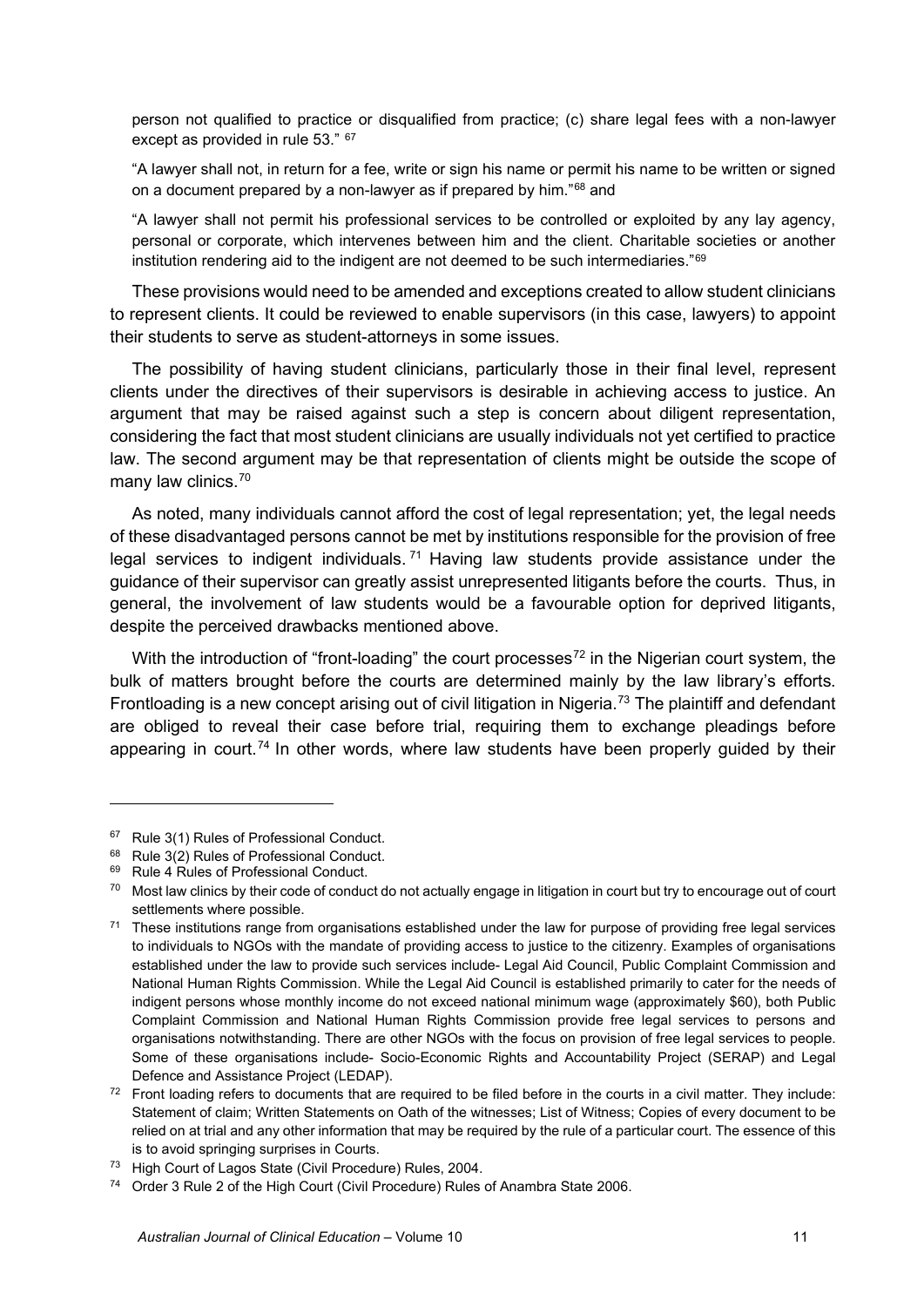supervisors in preparing required court processes and documents, the students could play an essential role in assisting indigent clients.

Allowing access to the courts by student clinicians could also stimulate the interest of these would-be lawyers to devote more time to pro bono practice. It may also serve as a motivating factor for senior lawyers to put in more pro bono hours.

Clients who would qualify for such assistance should be persons who broadly qualify under the Legal Aid Act.<sup>[75](#page-12-0)</sup> The type of action assisted should suit the thematic areas of operation of each law clinic. Nigeria may strive to model its system on success stories in the United States, where some clinicians are given a permit to appear in court on behalf of their clients.<sup>[76](#page-12-1)</sup>

However, to give effect to this radical suggestion, it would be essential to amend the respective provisions of the extant laws that strictly and completely prohibit non-lawyers from the practice of law at present.

## **G** *Diversified funding for CLE*

As previously discussed, funding for CLE in Nigeria has been primarily obtained from international funders. Omoragbon reported that the first Nigerian Clinical Legal Education Colloquium,<sup>[77](#page-12-2)</sup> where the decision to introduce CLE in Nigeria was mooted, was funded by the Open Society for Justice Initiative.<sup>[78](#page-12-3)</sup> The MacArthur Foundation supported the activities of NULAI between 2008 and 2011 with a grant of \$630,000,<sup>[79](#page-12-4)</sup> whilst, at the University of Ibadan, the establishment of CLE was supported by donor funds from the United States. Funding has also been provided for the purpose of funding the African Journal of Clinical Legal Education and Access to Justice through the generous support of the McArthur Foundation.<sup>[80](#page-12-5)</sup>

Meanwhile, there has not been comparable funding provided by local organisations. Unfortunately, the future of CLE in Africa looks bleak if law schools continue to depend on foreign funding for their activities.<sup>[81](#page-12-6)</sup> The future of CLE that is envisaged here requires that local support will need to be provided for CLE activities and that Nigeria's donor organisations will realign their priorities to increase access to justice. While the bigger NGOs are expected to play more prominent roles in this regard, middle-sized and low budget funding agencies and organisations could also provide support. Meanwhile, community-based associations, faith-based organisations and the alumni of law schools can be instrumental in sustaining the future of CLE in Nigeria

<span id="page-12-0"></span> $75$  The Act describes those eligible for aids to be persons whose income is not more than the minimum wage. The current minimum wage in Nigeria is about N50 a month. See Section 9, Legal Aid Act, Laws of the Federation, Federal Republic of Nigeria.

<span id="page-12-1"></span><sup>76</sup> Section 105 and 106, Legal Professional Act, Province of Alberta.

<span id="page-12-2"></span><sup>&</sup>lt;sup>77</sup> Nigerian Clinical Legal Education Colloquium held at the Federal Capital Territory from 12<sup>th</sup> to 14<sup>th</sup> February 2004.

<span id="page-12-3"></span><sup>&</sup>lt;sup>78</sup> Kevwe Omoragbon, 'Interface of Law and Medicine in Clinical Legal Education: Success story of the Women's Law Clinic in improving the health of women and ensuring women's access to Justice in Nigeria' (2009) 11 *International Journal of Clinical Legal Education* 49, 50.

<span id="page-12-4"></span><sup>79</sup> 'Network of University Legal Aid Institutions' *McArthur Foundation* (Webpage) <https://www.macfound.org/grantees/589/>. 80 'An Overview of Clinical Legal Education and Access to Justice' *NAMATI* (Webpage)

<span id="page-12-5"></span><sup>&</sup>lt;https://namati.org/resources/african-journal-of-clinical-legal-education-and-access-to-justice>. 81 The implication of continued dependence on foreign donors is that with increase in the number of clinics and reliance

<span id="page-12-6"></span>on the same source of funding, it may eventuate that the extent of the funding might reduce in proportion or cease completely.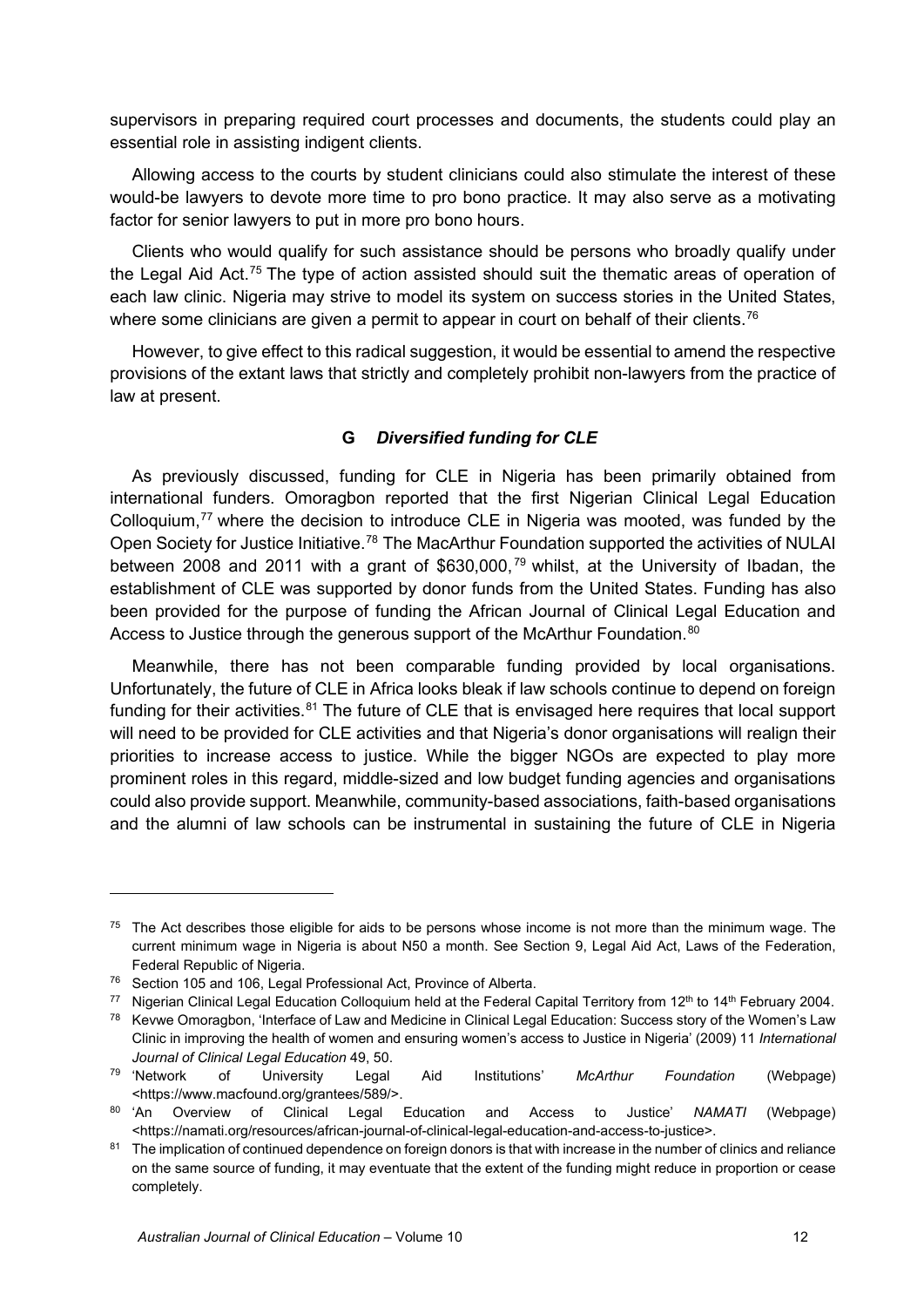without having to solely depend on foreign donors who may decide at any time to change their focus.

## **H** *Pro bono activities as a requirement for admission to the Bar*

At the moment, to be admitted to the Nigerian bar does not require pro bono experience from aspirants. There are mixed examples in other countries. Cantatore noted that some States in the United States now prescribe compulsory pro bono engagements for law graduates before being admitted to their respective State Bars.<sup>[82](#page-13-0)</sup> The State of New York became the first State<sup>[83](#page-13-1)</sup> to define pro bono experience as a condition for admission to the New York Bar in 2012.<sup>[84](#page-13-2)</sup> Applicants to New York from 1<sup>st</sup> of January 2015 are now required by law<sup>[85](#page-13-3)</sup> to have given a minimum of 50 hours of pro bono service. While a few other States in the United States are adopting the 50 hours criterion for admission to the Bar, in California, the Bill intending to provide for the 50 hours of pro bono services was vetoed by Governor Jerry Brown<sup>[86](#page-13-4)</sup>, who opined that it 'would be unfair to burden students with the requirements set forth in this Bill."<sup>[87](#page-13-5)</sup> This is in contrast to the situation in Australia and many other countries where aspirants to the Bar are not required to have engaged in pro bono activity as a condition for admission to the Bar. $^{88}$  $^{88}$  $^{88}$  Within the Nigerian context, adopting such equivalent provision could be of tremendous benefit to Nigerians, as many of whom cannot afford the services of legal practitioners due to their financial status. For the reasons set out in the discussion above, it would be beneficial if, in years to come, the Council of Legal Education, the body tasked with providing legal education and prescription of requirements for admission to the Nigerian Bar, [89](#page-13-7) would consider including hours of voluntary pro bono services as a condition precedent for admission to the Nigerian Bar.

# **IV CONCLUSION AND RECOMMENDATIONS**

This paper has attempted to chronicle the current state of CLE in Nigeria while also noting the strengths and weaknesses of the current regime. Efforts have been made to identify possible areas for consideration in the development of CLE in Nigeria into the future. CLE is dynamic and continually evolving and, as such, flexible enough to provide room for necessary change. In the last 15 years, CLE has contributed in no small measure to the provision of access to justice in Nigeria. In achieving the desired and projected future goals described, the following recommendations are made:

1. It is essential that law clinics are enabled to employ more staff members to manage and support their activities. Sole reliance on volunteer law school academics will not be sufficient in heralding the envisioned clinical education of the future. In identifying suitable leaders, it is also recommended that graduates of CLE are utilised to administer the

<span id="page-13-0"></span><sup>82</sup> Francina Cantatore, 'Pro bono in law schools: tracking the effect of pro bono service in an Australian University Law Clinic' (2019) 17(1) *International Journal of Clinical Legal Education* 101, 112.

<span id="page-13-1"></span><sup>83</sup> [NY Court of Appeals Rules for Attorney Admission § 520.16\(a\).](http://www.nycourts.gov/ctapps/520rules10.htm#B16)

<span id="page-13-2"></span><sup>84</sup> 'An Overview of Pro Bono Requirements' *PSJD* (Webpage) <https://www.psjd.org/An\_Overview\_of\_Pro\_Bono\_Requirments>.

<span id="page-13-3"></span><sup>85</sup> [NY Court of Appeals Rules for Attorney Admission § 520.16\(a\).](http://www.nycourts.gov/ctapps/520rules10.htm#B16)

<span id="page-13-4"></span><sup>86</sup> 'California Governor Cites High Law School Costs in Vetoing Mandatory Pro bono Bill' *ABA JOURNAL* (Webpage) <https://www.abajournal.com/news/article/california\_governor\_cites\_high\_law\_school\_costs\_in\_vetoing\_mandato ry\_pro\_bo>. 87 Ibid.

<span id="page-13-5"></span>

<span id="page-13-6"></span><sup>88</sup> Ibid, 113.

<span id="page-13-7"></span>Section 1(2) of the Legal Education Consolidation Act.